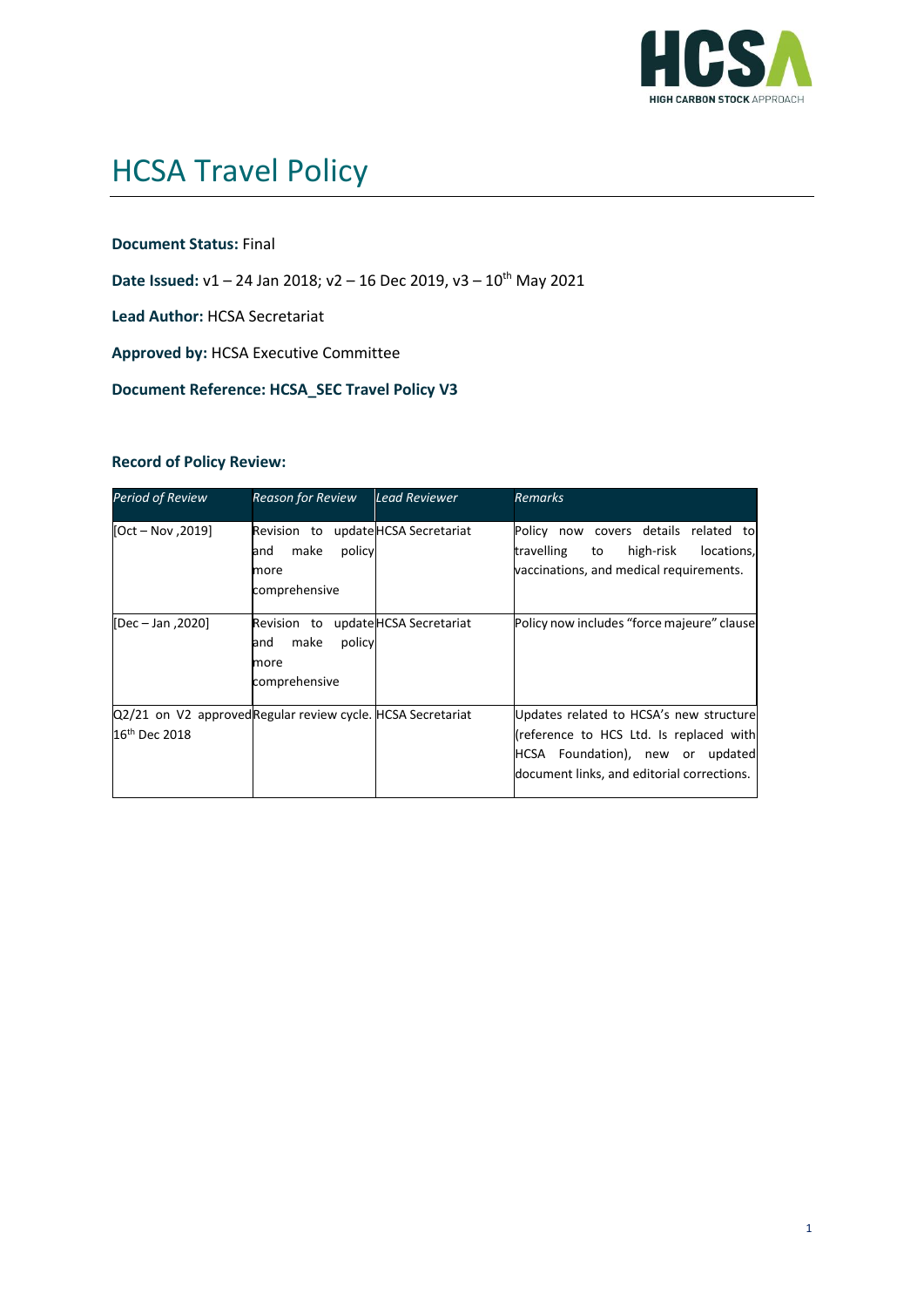

# **High Carbon Stock Approach (HCSA)**

# **Travel Policy**

This Policy applies to all High Carbon Stock Approach (HCSA) People and Individuals<sup>1</sup>, and extends to activities and transactions in all countries in which HCSA directs people to operate permanently, periodically and occasionally.

Travel Policy (hereinafter referred to as 'Policy')

# **Overview**

This policy sets out the general standard for business travel<sup>2</sup> and reimbursement for members of the HCSA Secretariat and consultants/subcontractors of HCSA Foundation. This policy does not refer to traveling to and from the office daily for work.

For HCSA People and Individuals who are traveling on behalf of HCSA, this policy is meant to reimburse the amount spent when on international or domestic travel, based on contract or agreement signed with HCSA.

The policy must be followed to ensure that People and Individuals of HCSA travel on behalf of HCSA's control business travel expense by making the sound judgment with respect to use of HCSA funds. They must ensure that their funds are economically deployed and are aligned to meet the requirements and policy of external funding and grants.

# **1. Travel and booking assistance**

As a general rule, the Secretariat will not provide travel or booking assistance for subcontractors /consultants. If there are changes in the travel planning (domestic or international) due to any reasons that are more costly then the approval provided, a new travel request needs to be raised and approved by the HCSA Finance Manager and/or HCSA Executive Director in this case, otherwise the traveller will need to pay for the extra cost incurred.

# **2. Expense guidance**

# Airfare:

- All flights must be booked in economy/second class on the lowest cost as a standard and safest<sup>3</sup> direct air fare available at the time of booking. Non-flexible fares should also be booked as standard. Travel is booked conscientiously and as economically as possible.
- HCSA travellers must also book well in advance to avoid last minute booking that will incur higher cost.

# Public Behaviour:

When travelling for HCSA, travellers as the representatives of HCSA shall act accordingly to HCSA Code of Conducts and in the interest and benefit of HCSA.

# Ground & local transportation:

Use of public transport is encouraged where practical and will be reimbursed.

<sup>&</sup>lt;sup>1</sup> 'People and Individuals' are defined as all HCSA Executive Committee members, permanent and temporary salaried staff, interns, volunteers and freelancers/contractors/subcontractors under the direction of (deployed by) HCSA.

 $2<sup>2</sup>$  'Business travel' means a business trip to a different city than the one the traveller is in.

<sup>&</sup>lt;sup>3</sup> For airline safety, please refer to i.e., https://www.jacdec.de/airline-ranking/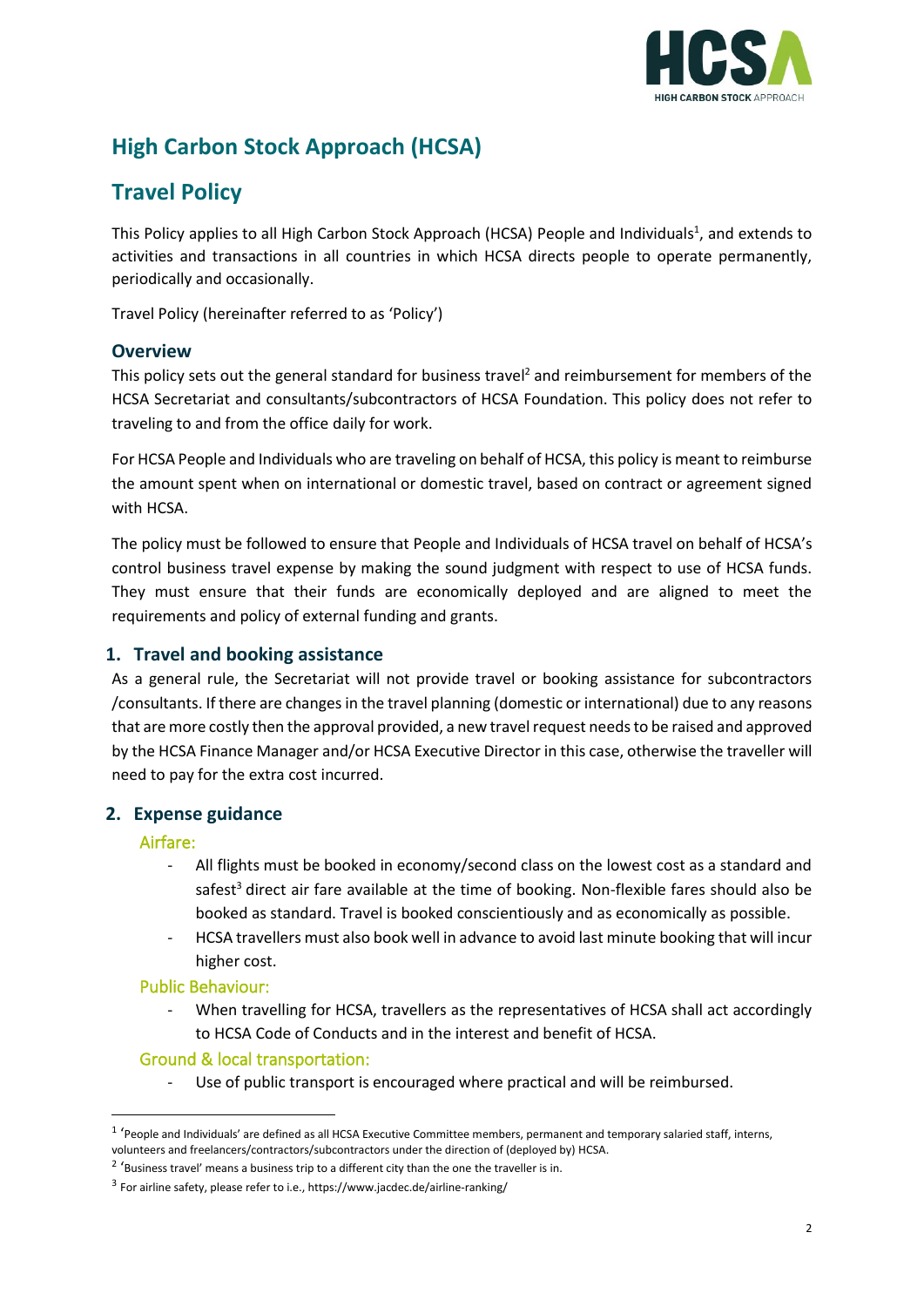

- Transport by economy taxi will be reimbursed within reason where no adequate public transport is available.
- Car rental and use of own ground transport will be reimbursed on a case-by-case basis using typical local mileage rates.

# Hotels/accommodation:

- Hotels can be booked on a bed and breakfast basis in accommodation which meets adequate hygiene and safety standards. This will normally correspond to a 3-star hotel rating. In Indonesia and Malaysia, daily nett rates should not exceed USD 120. In other geographies room rates up to USD150 will be reimbursed.
- Claims for bookings in private accommodation such as residential hotel or boarding house via Airbnb, can be reimbursed only on production of official and legal receipts.
- **Meals:** Main meals not included in room rates can be invoiced at cost up to USD 30 per  $d$ ay<sup>4</sup>

#### Travel insurance and visas:

General travel insurance will not be reimbursed, as most individuals are responsible for purchasing and ensuring they have their own travel insurance, annual cover, and entry visa.

#### Safety and security:

- In the case where travelling to high-risk location(s)<sup>5</sup> is required, all travellers should seek advice on the potential hazards at the destination(s) and understand how best to protect their health and minimise the risk of acquiring disease and risk for any injury. Forward planning, appropriate preventive measures and careful precautions can minimise the risks of accident and of acquiring disease.
- Every traveller has the right to refuse taking travel risks they are not comfortable with.
- Perception of what constitutes a security incident may vary between individuals and locations/activities. However, minor incidents or near misses may be indicative of deterioration in the situation and should be reported to the HCSA Secretariat.
- All travellers shall not, under any circumstances, possess or use weapons.

#### Medical requirements:

- It is expected that People and Individuals working on behalf of HCSA will organise their own medical insurance.
- If they are travelling to high-risk countries for business purpose, medical requirement such as vaccination is compulsory. All medical expenses such as medical check-up or other medical requirements to enter a country will not be covered.

All claims must be accompanied by adequate and clear documentation. The Secretariat reserves the right to deny reimbursement where it is deemed insufficient for the supporting documents.

<sup>4</sup> However, receipts are required to comply with certain funding reimbursement requirements. The secretariat will inform during the invoicing process.

<sup>&</sup>lt;sup>5</sup> 'High Risk Location(s)' means areas in a state of armed conflict, fragile post-conflict areas, as well as areas witnessing weak or nonexisting governance and security, such as failed states, and widespread and systematic violations of international law, including human rights abuses.